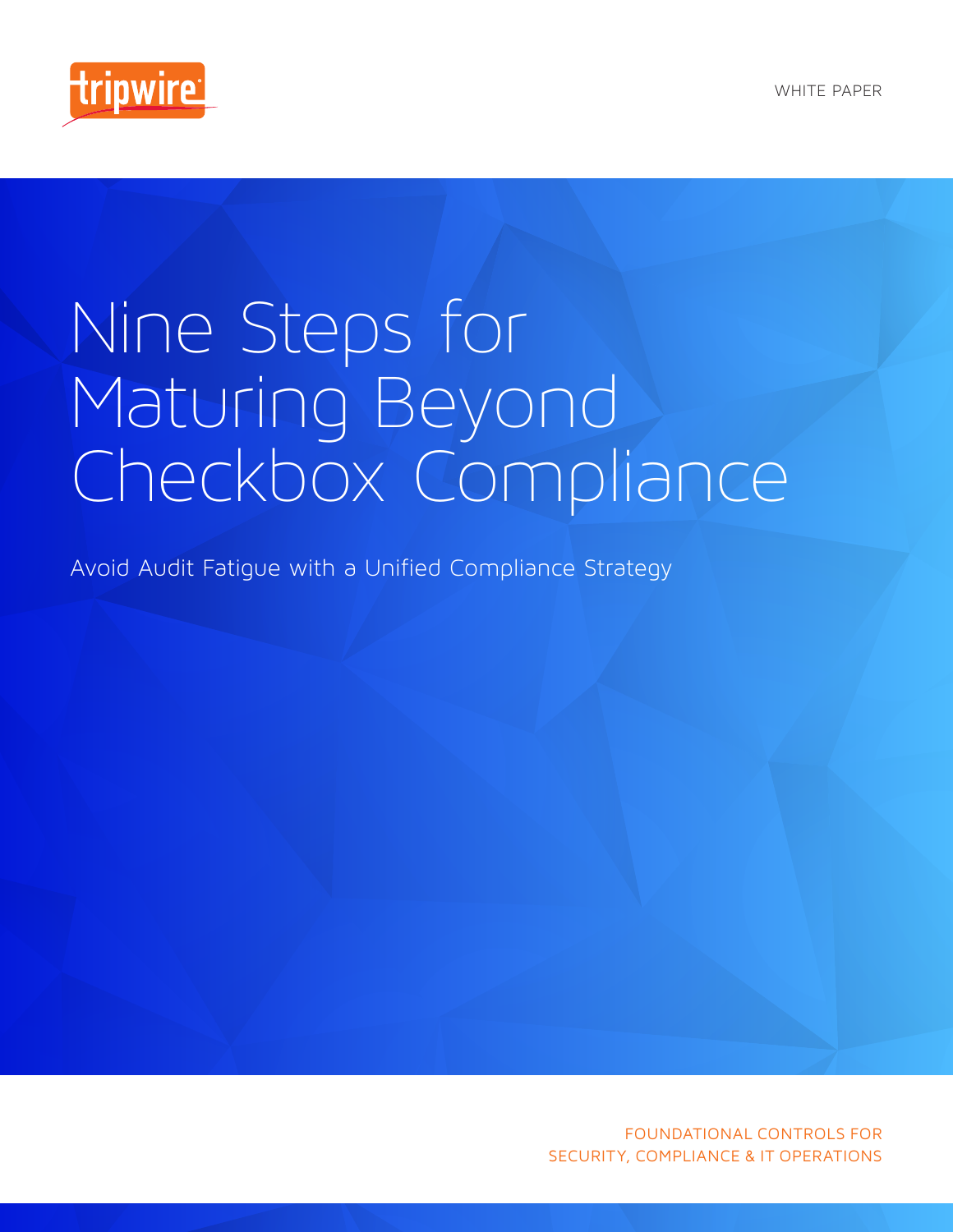A common mistake many organizations make is approaching cybersecurity as a series of actions taken in order to check the right compliance boxes. If this sounds familiar, it's likely that you've witnessed something similar to the cycle of crisis-driven audit preparation, a suspenseful audit, remediating based on those findings, and waiting until the next hurried audit preparation phase returns.

Security leaders are positioning themselves for a win when they aim to figure out a new, more effective approach to meeting their goals that goes beyond this disjointed compliance cycle and ultimately results in mitigating security risk more effectively.

By successfully executing these nine steps, you'll no longer continually have to react to and manage the audit preparation crisis du jour. Instead, you can institute and rely upon regular, defined activities to complete the heavy lifting of preparing for a successful audit long before it occurs. Completing the nine steps requires business stakeholders, IT management, and security teams to all mutually support the same goals.

## Compliance is a Process, Not a Project

Trying to achieve and maintain compliance as a stand-alone project has a number of significant operational challenges, some of which can create a negative organization-wide impact. For example:

- » Cybersecurity is often organized and designed to minimally interfere with business and IT operations, but this setup creates barriers to meeting compliance goals
- » Although the security team is held accountable for the effectiveness of controls to meet compliance goals, the effectiveness of these controls relies upon other business and IT management to adequately prepare for and correctly interpret compliance audit requirements
- » Security holds the accountability, but not the organizational authority to prioritize and execute design and implement the required IT controls
- » Security often discovers too late that business and IT management were not as prepared for the audits as was represented, resulting in last-minute, emergency preparation work
- » Business, IT and information security management must perform heroics to generate proof of compliance, often creating new documents and presentations from scratch in response to auditor questions
- » The business may fail an audit test, requiring remediation work, audit retests, fines, loss of auditor confidence in your security program, and potential loss of personal trust in the security manager

## Nine Steps to Building a Compliance Program that Works

The objective of these steps is to ensure that your entire organization's activity conforms to the expectations of industry auditors. This includes identifying organizational goals, classifying risks, implementing required controls, and being able to test those controls in an automated manner. And when compliance reports are generated well in advance of the audit, there's a far higher likelihood that there will be time to complete any needed remediation.

## 1. Align with the tone at the top

Ensure that compliance activity is clearly managed from the top down. Stakeholders at all levels need to understand the importance of compliance and be able to clearly communicate the risks of noncompliance to those they manage. The goal of this step is to propose to organizational leaders a way to break the disjointed compliance cycle by placing more effective controls on the audit environment. Our challenge is to define

## Nine Steps for a Unified Compliance Strategy

- 1. Align with tone at the top
- 2. Create a set of merged security and compliance goals
- 3. Define ideal goal indicators
- 4. Understand your information flow
- 5. Agree on control ownership, roles and responsibilities
- 6. Define the control tests so business process control owners will agree with the results
- 7. Schedule and conduct regular control tests
- 8. Organize metrics and remediation reports
- 9. Detect and respond to significant changes to the control environment

and communicate what needs to be done in a way that is palatable for leaders to champion within the organization. After all, security teams can't succeed without support from management.

The first step in changing the audit control environment is helping IT leaders understand that they share accountability for security and compliance outcomes with their security managers. The next step is to reach agreement about the changes to the audit control environment that must be made.

#### 2. Create a set of merged security and compliance goals

Document IT governance goals and risks to achieving them, and confirm that all appropriate teams do their part to help achieve them. In order for them to hold someone accountable, these goals must be stated in a way that's achievable, measurable and verifiable.

Document IT governance goals and risks to achieving them. In order for them to hold someone accountable, each of these goals must be stated in a way that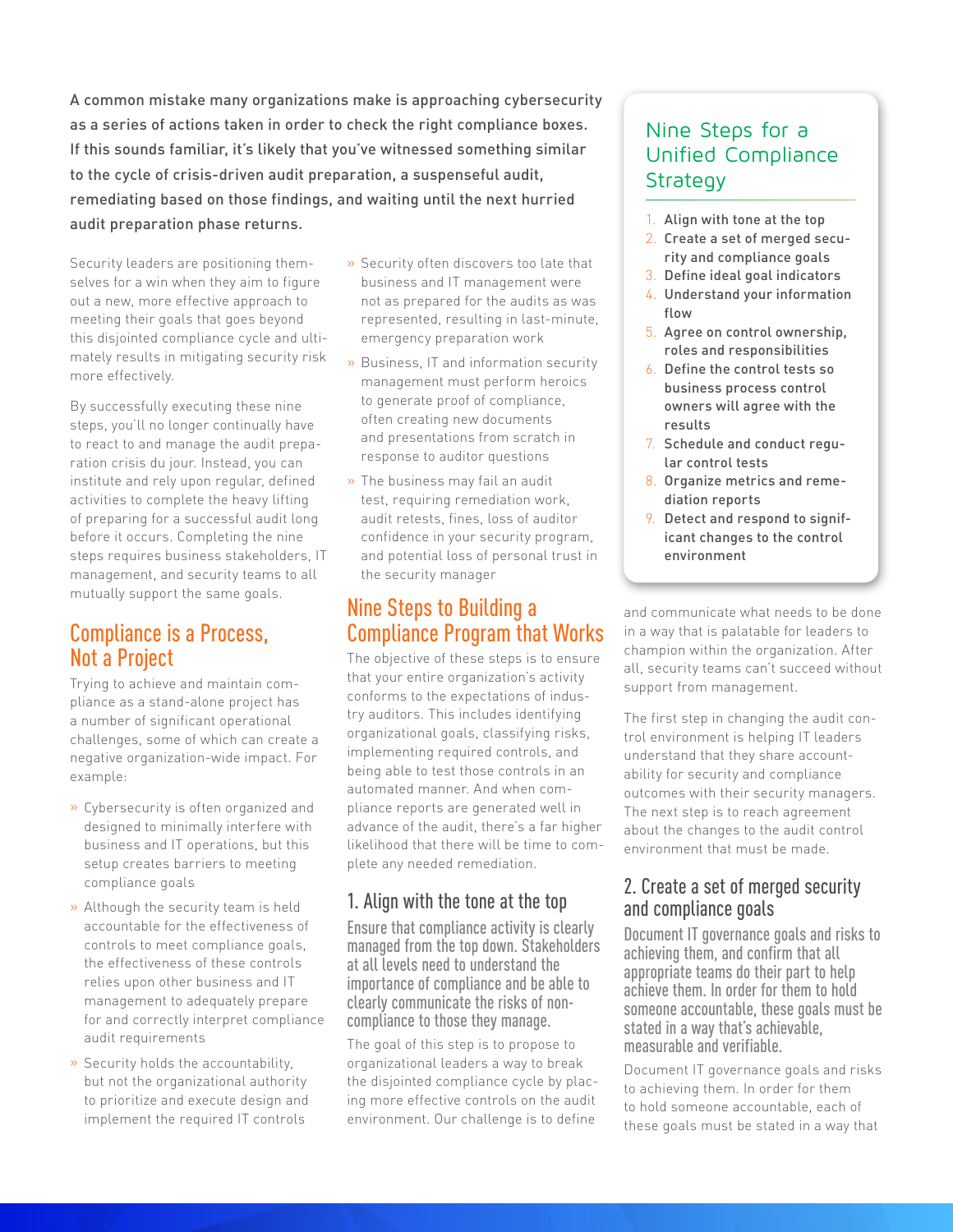is achievable, measurable and verifiable. For a goal to be achievable, we must describe what an audit scenario looks like when the goal has been accomplished. We cannot simply state these goals as: "Achieve compliance with regulation XYZ." Instead, we state the risk and then state the information security goals required to mitigate it.

By creating this merged set of goals , the IT leaders will ideally support the next steps and will also recognize how security can closely support business compliance goals, help with the efficiency and effectiveness of operations, and assist in creating well-defined objectives.

#### 3. Define ideal compliance goal indicators

Develop ideal indicators that demonstrate that your compliance goals are being met. There are many different approaches to achieving the desired outcomes of any given business process control. However, some approaches require considerably more audit work than others to verify their effectiveness. In general, the more subjective judgment required by management, the more testing and sampling audits must do. Consequently, the goal here is to design controls to allow as much objective measurement as possible. Change and access controls can be designed to ensure audit preparation and testing are as efficient as possible.

In this approach, the business process owner agrees in advance on the method by which the correctness of the file contents should be determined, such as a series of automated tests that compare the authorized set of values for the attributes against the current set of values. Any discrepancies or exceptions let us know when unauthorized changes have been made.

### 4. Understand your information flow

Do an end-to-end business process walkthrough to document where sensitive information enters and exits the organization, where it is stored, and where reliance is placed on technology to prevent and detect control failures.

In the previous step, we created ideal information security goal indicators, where we favored reliance on the measurement of information attributes instead of relying on administrative activity and supervisory controls. By specifying the required attributes, we gain an end-to-end view of information flow and can enforce accountability to specific outcomes rather than to a set of procedures and processes.

#### Conduct an end-to-end business process walk-through to understand and document:

- » Where sensitive information enters, transits, is stored, and exits the organization
- » Specific risks to organizational goals and information flow
- » Where reliance is placed on technology to prevent and detect control failures

By constructing the end-to-end information flow through a business process, we often reveal business use of information on desktops and cloud computing environments. When we view information control requirements in the context of information flow, merely distinguishing between authorized and unauthorized access requests within a single application is insufficient.

#### 5. Agree on control ownership, roles and responsibilities

Clearly define roles and responsibilities for audit compliance activities at the processowner level.

Next, agree on or assign the process owner for each of these controls. These owners are responsible for implementing and regularly auditing, in an automated manner, each of the controls within their area of responsibility. The goal is for them to regularly review these automated audit reports and remediate issues as part of daily operations as opposed to scrambling to generate the reports before the auditors show up.

Once we identify each business process control owner, these owners must define a standard configuration for each of the IT assets he or she is responsible for in the information flow. This includes detailed descriptions and technical specifications of the software needed to safeguard information and detect potential intrusions. The standard configuration also includes file object attributes, configuration settings, encryption key configurations and other parameters used by management. Each standard configuration must be automatically monitored for deviations.

## Go Faster with Better Brakes

Compliance controls are often seen as a hindrance—something that gets in the way of business and slows everything down. But think of it this way: As a control, what are the brakes on a car designed to do? Of course the default answer is that they're there to stop the car. But more accurately, the brakes are not there simply to stop the car but to allow it to go *faster*—safely. The same thing can be said of security and compliance controls: They aren't there to prevent you from doing business. Rather, they're there to allow you to do business securely.

#### 6. Define control tests so process owners will agree with the results

Make sure that evidence that demonstrates compliance goals have been met can be generated in an automated manner on demand.

It's important to determine and take deviation measurements when configurations deviate from a known standard configuration. These deviation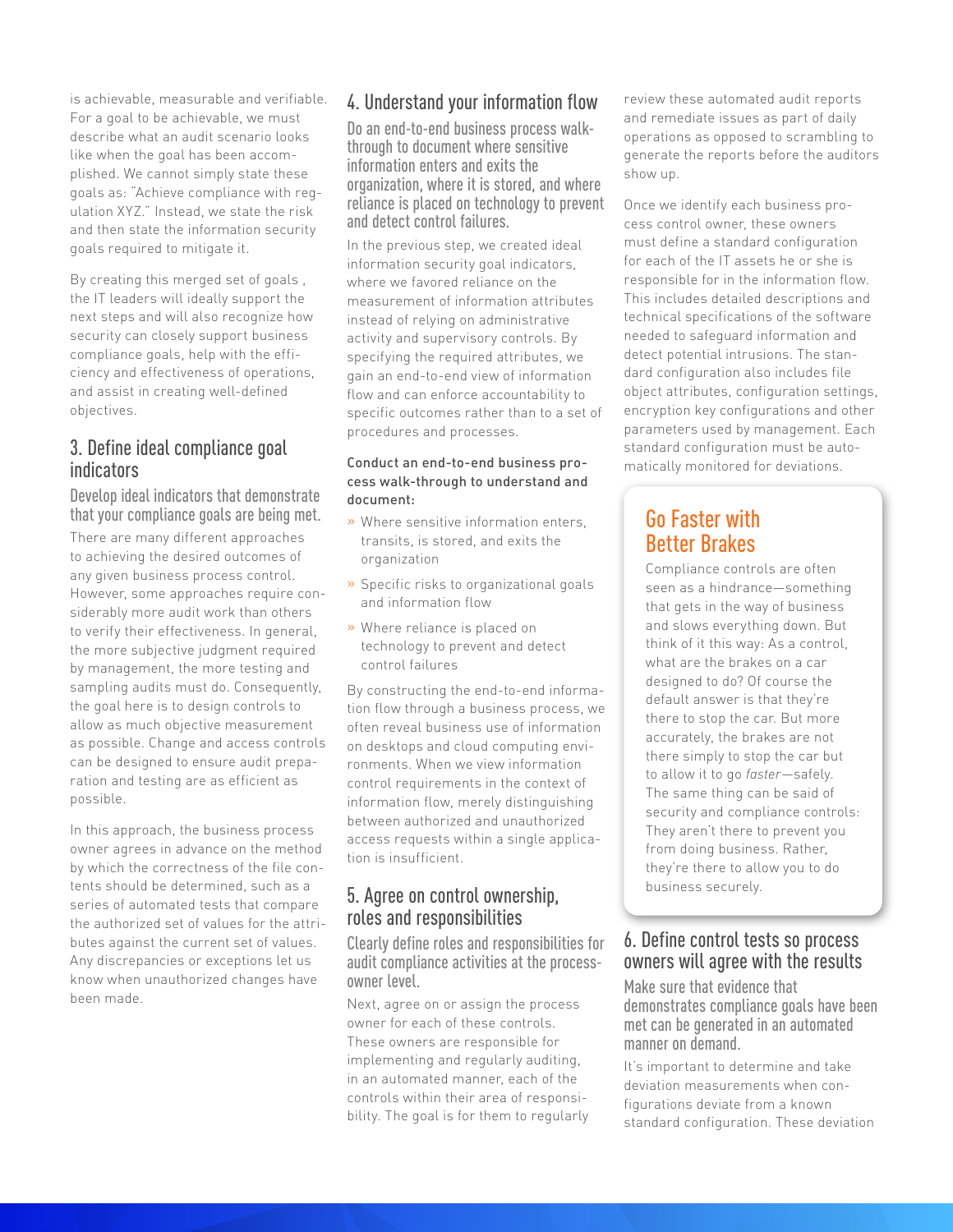measurements can be used to build a remediation task list, and any known deviations should be shared with auditors.

Why would we share this evidence with an auditor? It's true that disclosing this need for remediation can be used as evidence for audit findings. However, the audit report will likely note that remediation is in progress and that the percent of inventory that is out of compliance is being reduced by these remediation efforts. By disclosing this evidence, the audit will conclude with much less time and effort by IT staff than if the auditors had to devise information security tests to detect these deviations. By coordinating information security management and IT governance processes, IT does not need to spend any extra staff time to gather information for auditors to pass an audit.

#### 7. Schedule and conduct regular control tests

Conduct tests of control effectiveness frequently enough to be able to rely on them regardless of variances in audit scope and timing.

Once security management and business process control owners agree that a given standard configuration provides adequate security and that configuration monitoring can be automated, these decisions must be validated with respect to actual practice.

The attribute measurements of the controls must be tested frequently enough to capture any changes to the standard configuration that would present risk to the information flow. In an environment that processes millions of transactions per minute, the time threshold within which vulnerabilities should be detected will be very short. In an environment that infrequently processes transactions of value, detection of an inadequate information security configuration may be performed less frequently.

## 8. Organize metrics and remediation reports

Track the completion of required remediation work, ideally to be completed well in advance of the audit.

Organizations have differing approaches to taking an information inventory. However, the information inventory is only complete if it includes the set of information inventory definitions that cover any area of the business that contains any type of information flow. Some organizations use their corporate business unit structure as the basis for the classification scheme of their information inventory. Other organizations may share so many IT services that it is more convenient to classify information inventory at the IT service level.

Each information inventory item may contain multiple information flows. For example, a single information inventory item may include alternative Internetaccessible options for data delivery, internal information flows for business processes, and other internal information flows for administrative use. Each of these should be defined in terms of the existing IT infrastructure as well as the roadmap that supports them.

#### 9. Detect and respond to significant changes to the control environment

Gain the situational awareness to know when the information flow or control environment has significantly changed, requiring these steps to be redone.

Changes that impact information flow should pass through a higher level of review and may result in changes to the scope of the information flow. An environment in which control over information flows can be set at the organization level and audited on-demand allows automated monitoring of both access and configuration by process control owners, as described in Step 3.

Even in an organization where the accountability for compliance goals is well-defined and managed with metrics, process owner control over information flows continues to require scrutiny from a security perspective. This continued

scrutiny is critical because any change to the configuration of any device within the information flow may put business goals at risk.

## Moving from Crisis Management to Routine Preparation

Individually, each of the nine steps constitutes a compliance best practice. Collectively, these steps enable control over the end-to-end information flow in any given infrastructure. However, it is unrealistic to think that any given security manager has the time or resources to manually perform each step. The key to quickly and easily preparing for an audit is to determine which control activities are routinely used in compliance and information security audits, and to automate the management of tasks that make up those activities.

As security managers, if we execute Steps 1 through 9 and verify the effectiveness of our controls with a configuration control solution like Tripwire® Enterprise, audit preparation becomes a much easier process.

## Schedule Your Demo Today

Let us take you through a demo of Tripwire security and compliance solutions and answer any of your questions. Visit [tripwire.com/](https://www.tripwire.com/contact/request-demo/?referredby=pdf/) [contact/request-demo](https://www.tripwire.com/contact/request-demo/?referredby=pdf/)